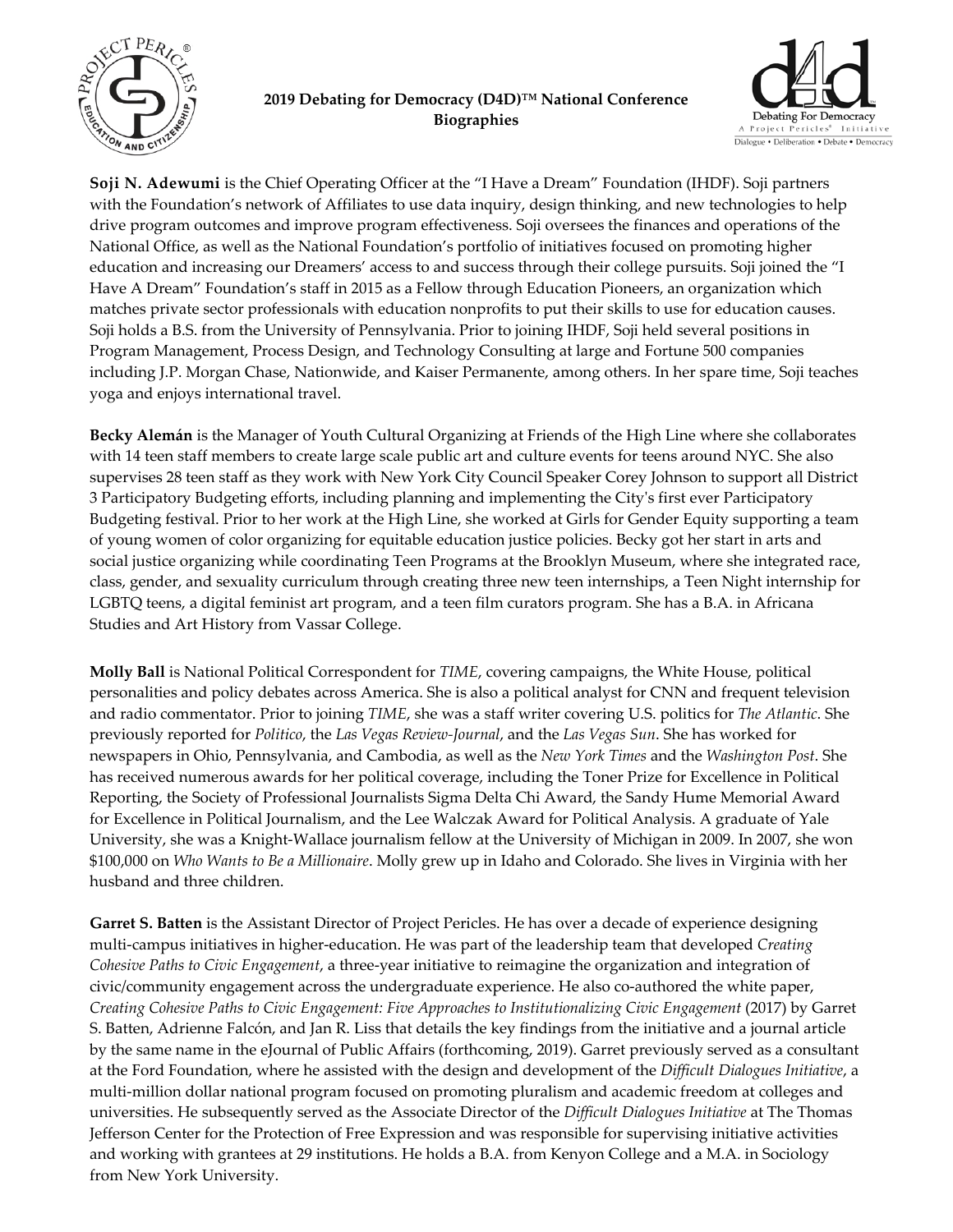**Chuck Bell** is the Programs Director, Advocacy at Consumer Reports (CR). He engages in direct advocacy in New York and other northeastern states on CR's priority campaign issues, including financial services, food safety, and health care. During his 29 years at Consumer Reports, Chuck has led a wide variety of projects and initiatives on health care and financial services issues, in coordination with CR's editorial, survey research, testing, and advocacy teams. Chuck serves on the steering committee for New Yorkers for Responsible Lending, and the advisory board for the Student Borrower Protection Center. He was appointed by Governor Andrew Cuomo in 2014 to serve as a board member of the New York State Energy Research and Development Authority (NYSERDA). Chuck attended Reed College for two years, and graduated with a B.A. in political science from Antioch University. He studied at the graduate level at Willamette University and Columbia University School of International and Public Affairs.

**Constance Berry Newman** is Special Counsel for African Affairs at the Carmen Group and a Fellow of the Atlantic Council. She has served seven different presidential appointments and has extensive experience managing public and private organizations. She has worked to build partnerships between African governments, non‐governmental organizations, and multi‐national corporations in an effort to support African ownership and participation in development initiatives. From 2004‐2005, she served as U.S. Assistant Secretary of State for African Affairs. She acted as the President's G8 personal representative on Africa, played an advisory role to the Secretary of State, and guided the operation of the U.S. diplomatic establishment in the countries of Sub‐Saharan Africa. In 2001, she was sworn in as the Assistant Administrator for Africa at the U.S. Agency for International Development, and led efforts to administer economic and humanitarian assistance. She has also served as President and Executive Director of the Bush‐Clinton Katrina Fund, Board Member of the International Republican Institute, Director of the U.S. Office of Personnel Management, Assistant Secretary of the U.S. Department of Housing and Urban Development, Commissioner and Vice Chairman of the Consumer Product Safety Commission, and Director of VISTA. She graduated from Bates College with a political science degree and earned her law degree from the University of Minnesota Law School.

**Stephanie P. Browner** is the Dean of Eugene Lang College of Liberal Arts at The New School. She is the former Academic Vice President and Dean of Faculty at Berea College. Her accomplishments at Berea included increasing faculty diversity, leading the college through a successful reaccreditation review and strategic planning process, and designing and implementing new curricular initiatives. Her scholarship has appeared in leading journals including *PMLA* and *American Quarterly*. She is the author of two books, one of which, *Profound Science and Elegant Literature: Imagining Doctors in Nineteenth‐Century America* (University of Pennsylvania, 2005), was named an Outstanding Academic Title of the Year by *Choice Magazine*. Stephanie is the General Editor of the Oxford Complete Works of Charles W. Chesnutt and founder and editor of the Charles Chesnutt Digital Archive. She served on the Editorial Advisory Board of The Bedford Anthology of American Literature and currently serves on the Board of Networked Interface for Nineteenth‐Century Electronic Scholarship. She has lectured widely, especially on literature and medicine. Her work in digital studies has included authoring sites on Walt Whitman and Emily Dickinson as part of a national panel of literary scholars funded by a Department of Education grant. Her early experience includes work as a medical volunteer in Central America, a high school English and Spanish teacher, and a professional modern dancer. She holds a B.A. from the University of Chicago and a M.A. and a Ph.D. in American Literature and American Studies from Indiana University.

**Ramon Contreras** is the Founder of Youth Over Guns, a student‐led group that advocates for inclusive gun reform that protects people of color. On June 2, 2018, Ramon and other activists carried a symbolic casket across the Brooklyn Bridge to bring awareness to gun violence in communities of color. Ramon continued his efforts throughout the summer and joined the March For Our Lives activists on their nationwide bus tour, registering thousands of young people to vote. He later became the organizationʹs National Field Strategist for the 2018 midterm elections. Along with his activism, Ramon has served under NY Governor Andrew Cuomo, The New York State Democratic Party, and Mercury Public Affairs. He graduated from KIPP NYC College Prep High School.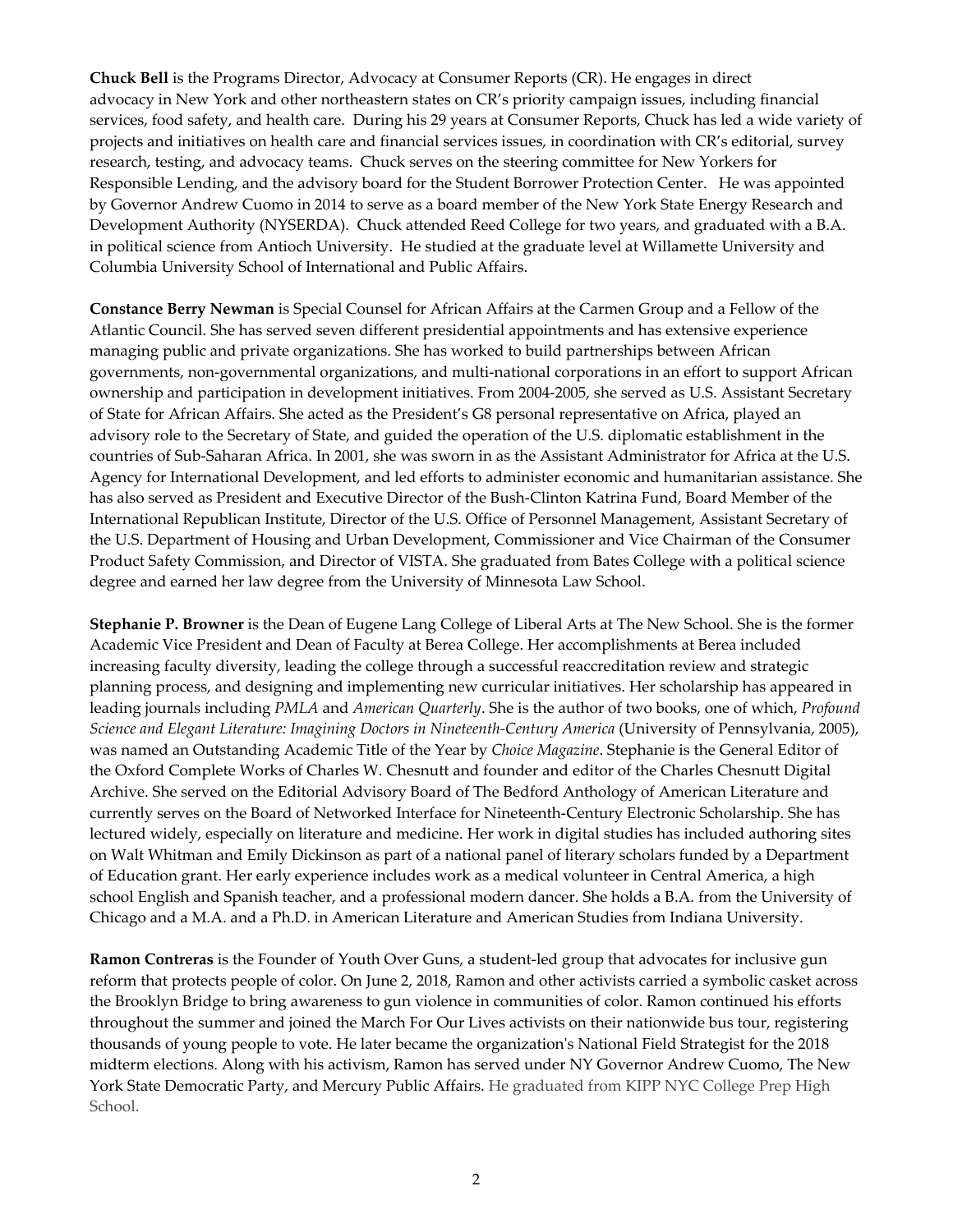**Arielle M. del Rosario** is the Program Manager at Project Pericles, where she leads programs that promote student activism and civic participation. At Project Pericles, she developed curricular Voting Modules in collaboration with faculty, Students Learn Students Vote (SLSV), and Young Invincibles. Arielle coauthored an article for the eJournal of Public Affairs, *Creating Cohesive Paths to Civic Engagement: Five Approaches to Institutionalizing Civic Engagement* (forthcoming, 2019) by Garret S. Batten, Adrienne Falcón, Jan R. Liss, and Arielle del Rosario. She currently serves on the Leadership Committee of the League of Women Voters NJ – Greater New Brunswick Area Chapter and on the SLSV Advisory Board. Her previous experience includes roles at the Schuler Scholar Program in Illinois and the "I Have a Dream Foundation" of Boulder County, Colorado. She is a Bonner Leader and AmeriCorps alumna. Arielle graduated Phi Beta Kappa, Summa Cum Laude, with a B.A. in Psychology from Rutgers University and holds an M.Sc., with Distinction, in Cognition in Science & Society from the University of Edinburgh.

**DeNora Getachew** is the New York City Executive Director of Generation Citizen. DeNora has shaped state and local policy on a diverse portfolio of issues, including modernizing voting and campaign finance laws; increasing government accountability and transparency; strengthening New York City's education and social service systems; and enhancing police accountability and oversight. DeNora has contributed to the *New York Times* City blog*, Huffington Post, the Des Moines Register, Medium, Newsday,* and *Gotham Gazette* and has been featured on WNYC and NY1. DeNora serves on the board of Planned Parenthood NYC Votes and the New York Junior League. She is a member of the Greater New York Chapter of The Links, Incorporated and the Metropolitan Chapter of Jack and Jill of America, Incorporated. DeNora, a native New Yorker and mother of three, is an alumna of John Jay College and Fordham University School of Law.

**Stephen A. Goldsmith** is the Executive Director of the Center for the Living City, a non-profit organization that inspires civic engagement and leadership, invites creative urban solutions, and expands our understanding of the ecology of cities. He is an artist and founder of Artspace, a non‐profit organization developing affordable live/work space for artists and other creators, and incubator space for non‐profit agencies. His work across disciplines includes design collaborations on many public spaces including the design of parks, large scale water features, multi-use streets and public walkways. As planning director during the 2002 Winter Olympic Games, he produced an international symposium titled, *The Physical Fitness of Cities: Vision and Ethics in City Building.* His book *What We See: Advancing the Observations of Jane Jacobs*, co‐authored with Lynn Elizabeth, won the Jane Jacobs Urban Communication Prize in 2010. Stephen is an Associate Professor and coordinates the Urban Ecology program at the University of Utah. Stephen has a Bachelors in Fine Art from Webster University and was a Loeb Fellow in Advanced Environmental Studies at Harvard University.

**Neil R. Grabois** was elected Project Pericles Board Chair in 2014. He is a mathematician and a former university administrator. He held positions as the dean, provost, and chair of the department of mathematical sciences of Williams College; as the thirteenth President of Colgate University, from 1988 to 1999; as Vice President at Carnegie Corporation of New York; and as the dean of the Milano School of International Affairs, Management, and Urban Policy at The New School, where he served from 2010 until 2013. He received his doctorate from the University of Pennsylvania after attending Swarthmore College. He was a long-time member of the Swarthmore Board of Managers. Grabois currently sits on the boards of Project Pericles and Michael Wolk Heart Foundation. He is a Visiting Professor at the Teacherʹs College at Columbia University. He and his wife Miriam have two sons and a grandson.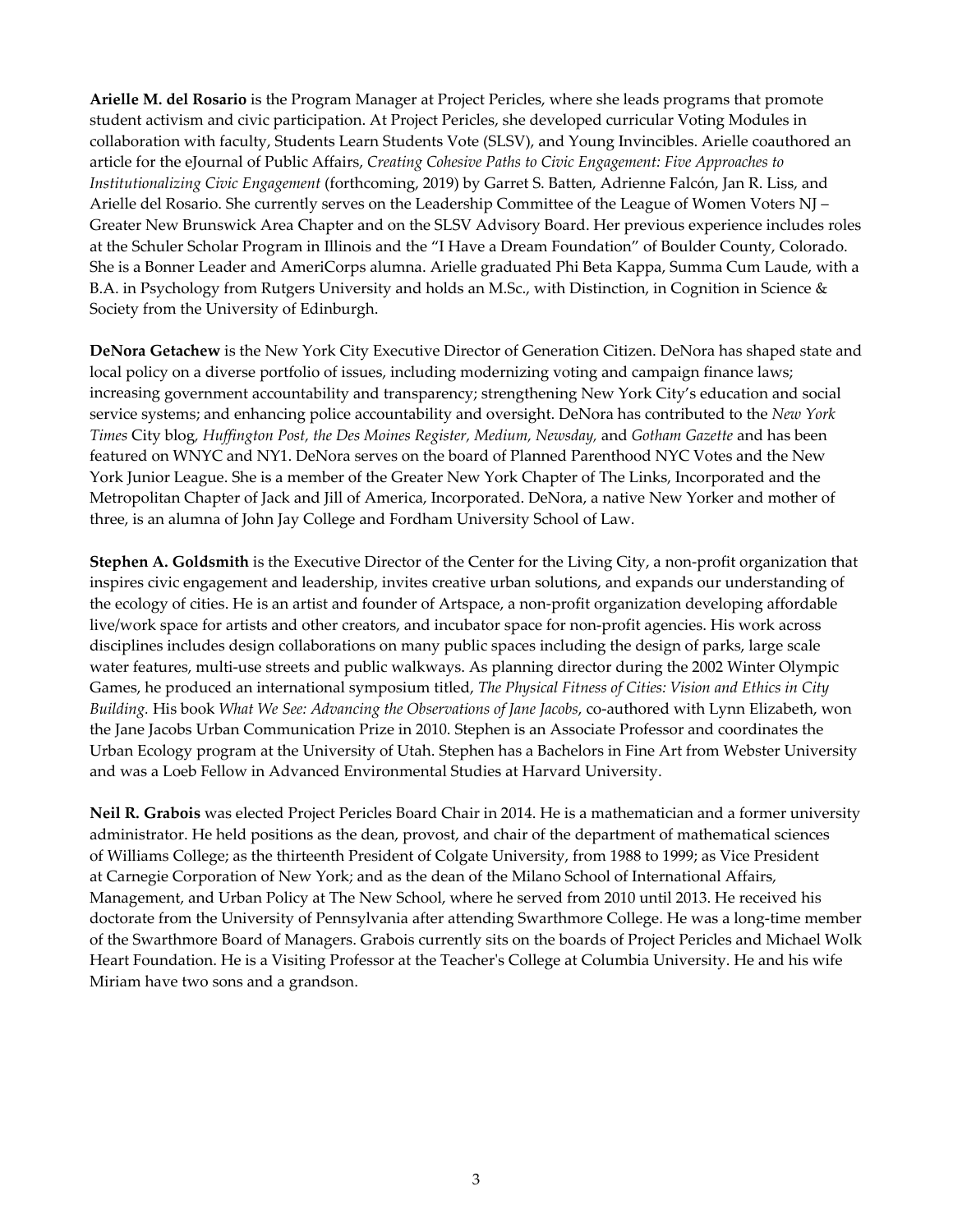**Natalie Gross** has been the Director of Civic Engagement and Social Justice for Eugene Lang College of Liberal Arts at The New School since February of 2019. Her role is to work with students, faculty, staff, and community partners on equity, diversity, and inclusion through workshops and trainings. She was previously the Director of Diversity and Campus Engagement at Sarah Lawrence College. For the majority of her time at Sarah Lawrence she worked closely with student identity groups and student space managers as an advocate and supervisor. She co-created the Diversity and Activism Programming Subcommittee to create events around social identity and expand students' social justice understanding. With students she co-created the Real Talk @ SLC program which is a student to student dialogue group focused on unpacking current campus, national, or global issues around identity and social justice. Natalie's work has focused on bridging the gaps of academic and social understanding and making space for all in the community to come together to have meaningful dialogues that ideally impact social change. In her off time she works with the parents of the Sarah Lawrence Early Childhood Center on how to have similar dialogues with their young children. Natalie received her B.A. and M.Ed. from Marquette University in Milwaukee, WI.

**Tony Hillery** is the Founder and Executive Director of Harlem Grown. Tony founded Harlem Grown to address the health and academic challenges facing public elementary school students in Harlem. In 2011, Tony began volunteering with a local elementary school in Harlem and witnessed first-hand the lack of resources allocated to these schools and the poor nutrition of students. He noticed an abandoned and overrun community garden across the street from the school, and rallied volunteers and raised dollars needed to transform the lot into a thriving urban farm, kicking off Harlem Grown's first-ever growing season. Tony started with 400 students to plant 400 seedlings. He watched as students transformed their eating habits and learned skills like patience, teamwork, and responsibility. The first season, they grew 38 pounds of produce. In 2018, Harlem Grown expanded to partner with five local Harlem schools, 11 urban agriculture facilities, reached over 4,000 youth, composted over 20,000 pounds of food scraps and grew over 6,300 pounds of fruits and vegetables that are then distributed to families‐in‐need throughout the community. Through his efforts and leadership, Harlem Grown plants seeds, and grows healthy children and sustainable communities.

**Martha Kanter** leads the College Promise Campaign, a national nonpartisan initiative to increase college access, affordability, quality, and completion in American higher education, starting with America's community colleges. She specializes in policy efforts to identify and apply innovative, evidence‐based education interventions, financing models, and behavioral incentives at the local, state, and national levels to raise America's high school and college graduation rates in two and four‐year colleges and universities. Martha also serves as a Distinguished Senior Fellow at New York University's Steinhardt Institute for Higher Education Policy. From 2009‐2013, she served as the U.S. Under Secretary of Education, responsible for overseeing all federal postsecondary statutory, regulatory, and administrative policies and programs, including Federal Student Aid. Previously, she served for 16 years as President of De Anza College and then Chancellor of the Foothill‐De Anza Community College District in Silicon Valley, California. She has a B.A. from Brandeis University, a M.Ed. from Harvard University, and a Doctor of Education from the University of San Francisco.

**Christopher Kush,** CEO of Soapbox Consulting, has trained hundreds of thousands of citizens from all over the United States to effectively influence Congress, state, and local governments. He has helped design sophisticated key-contact networks, Lobby Days, and grassroots training programs for many national associations including the American Cancer Society, Human Rights Campaign, Easter Seals, Goodwill International, United Way Worldwide, and the American College of Emergency Physicians. In 2008‐9 and 2012‐ 13 Kush and his colleagues at Soapbox led D4D on the Road™ workshops at 24 Periclean campuses, training more than 1,000 students. Christopher is the author of three books on grassroots organizing including *Grassroots Games* (ASAE, 2002) and *The One‐Hour Activist* (Wiley, 2004). He has appeared on National Public Radio, ABC and Fox‐news affiliates, C‐SPAN's "Book TV," and in *U.S. News & World Report*, *The Los Angeles Times*, and on the Sirius Satellite Radio Network. Christopher received his undergraduate degree from Carnegie‐Mellon University and his Master's in Public Policy from Georgetown University.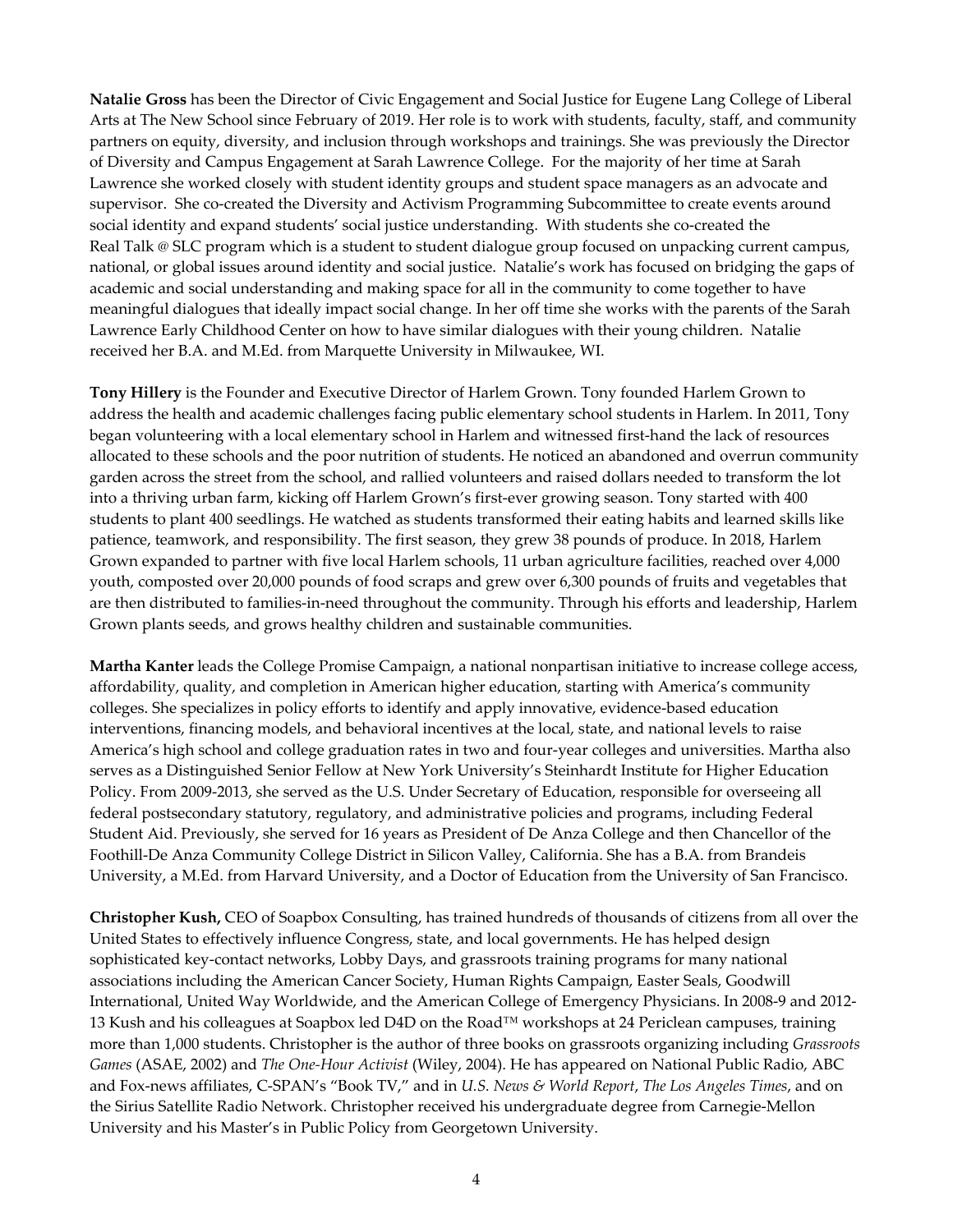**Jan Risë Liss** joined Project Pericles as its second Executive Director in 2005. At Project Pericles she has developed and launched the Civic Engagement Course (CEC)™ Program, Debating for Democracy (D4D)™, the Periclean Faculty Leadership (PFL)™ Program, *Creating Cohesive Paths to Civic Engagement*, and our most recent initiative, *Creating Curricular Coherence through Inquiry‐Based Curricula and Thematic Pathways*. She has senior leadership experience in management, planning, publishing, and financial development for a wide range of organizations, including The Aspen Institute, Consumers Reports, The New York Public Library, The Brookings Institution, American Express, and The Portland Art Association. She is co-author of three Periclean white papers: *Creating Cohesive Paths to Civic Engagement: Five Approaches to Institutionalizing Civic Engagement* (2017) by Garret S. Batten, Adrienne Falcón, and Jan R. Liss; *The Periclean Diamond: Linking College Classrooms, Campuses, Communities, and Colleagues via Social and Civic High Engagement Learning* (2012) by Ben Berger and Jan R. Liss; and Civic Engagement in the Classroom: Strategies for Incorporating Education for Civic and Social Responsibility in the *Undergraduate Curriculum* (2009) by Ariane Liazos and Jan R. Liss. (All are available on the Project Pericles website: projectpericles.org.) She coauthored an article for the eJournal of Public Affairs, *Creating Cohesive Paths to Civic Engagement: Five Approaches to Institutionalizing Civic Engagement* (forthcoming, 2019) by Garret S. Batten, Adrienne Falcón, Jan R. Liss, and Arielle del Rosario. She served on the Reed College Board of Trustees from 2009‐2013 and on the Board of Directors of College and Community Fellowship from 2006‐2016. She was named a Tenenbaum Leadership Initiative Fellow at Milano, The New School for Management and Urban Policy. She received a B.A. in Psychology from Reed College and an M.B.A. from the Yale School of Management.

**Dahlia Lithwick** is a senior editor at *Slate*, and in that capacity, has been writing their "Supreme Court" Dispatchesʺ and ʺJurisprudenceʺ columns since 1999*.* Her work has appeared in the *New York Times, Harper's, The New Yorker, The Washington Post*, *The New Republic,* and *Commentary*, among other places. She is host of *Amicus*, Slate's award‐winning biweekly podcast about the law and the Supreme Court. In 2018 Dahlia received the American Constitution Society's Progressive Champion Award, the Hillman Prize for Opinion and Analysis. Dahlia won a 2013 National Magazine Award for her columns on the Affordable Care Act. She has been twice awarded an Online Journalism Award for her legal commentary. She was inducted into the American Academy of Arts and Sciences in October, 2018. Dahlia has held visiting faculty positions at the University of Georgia Law School, the University of Virginia School of Law, and the Hebrew University Law School in Jerusalem. Dahlia earned her B.A. in English from Yale University and her J.D. degree from Stanford University.

**Jason Mangone** is co‐author, with Stanley McChrystal and Jeff Eggers, of the book *Leaders: Myth & Reality* (Portfolio, 2019)*.* He is the Chief Operating Officer at Acme General Corporation, which helps government institutions innovate by improving their procurement relationships with startups. He was a Senior Advisor and Director of Public Private Partnerships for the New York City Department of Veterans' Services, Chief Operating Officer at Service Year Alliance, Director of The Franklin Project at the Aspen Institute, and Research Associate at the Council on Foreign Relations. Jason served in the United States Marine Corps from 2006 to 2010. He earned his Bachelor of Arts degree in Political Science from Boston College and a Master of Arts degree in International Relations from Yale University's Jackson Institute for Global Affairs.

**Lauren McGrail** is the Executive Director and a trustee of the Eugene M. Lang Foundation, where she has worked for almost two decades. She has overseen the development of various philanthropic initiatives, including the Lang Youth Medical Program at New York Presbyterian Hospital and the newly launched Lang Arts Scholars Program with Exploring the Arts. She holds a B.A. in Political Science from Swarthmore College. Lauren volunteers with various arts and educational organizations in New York City and is an Executive Board member of the LaGuardia High School Parents Association.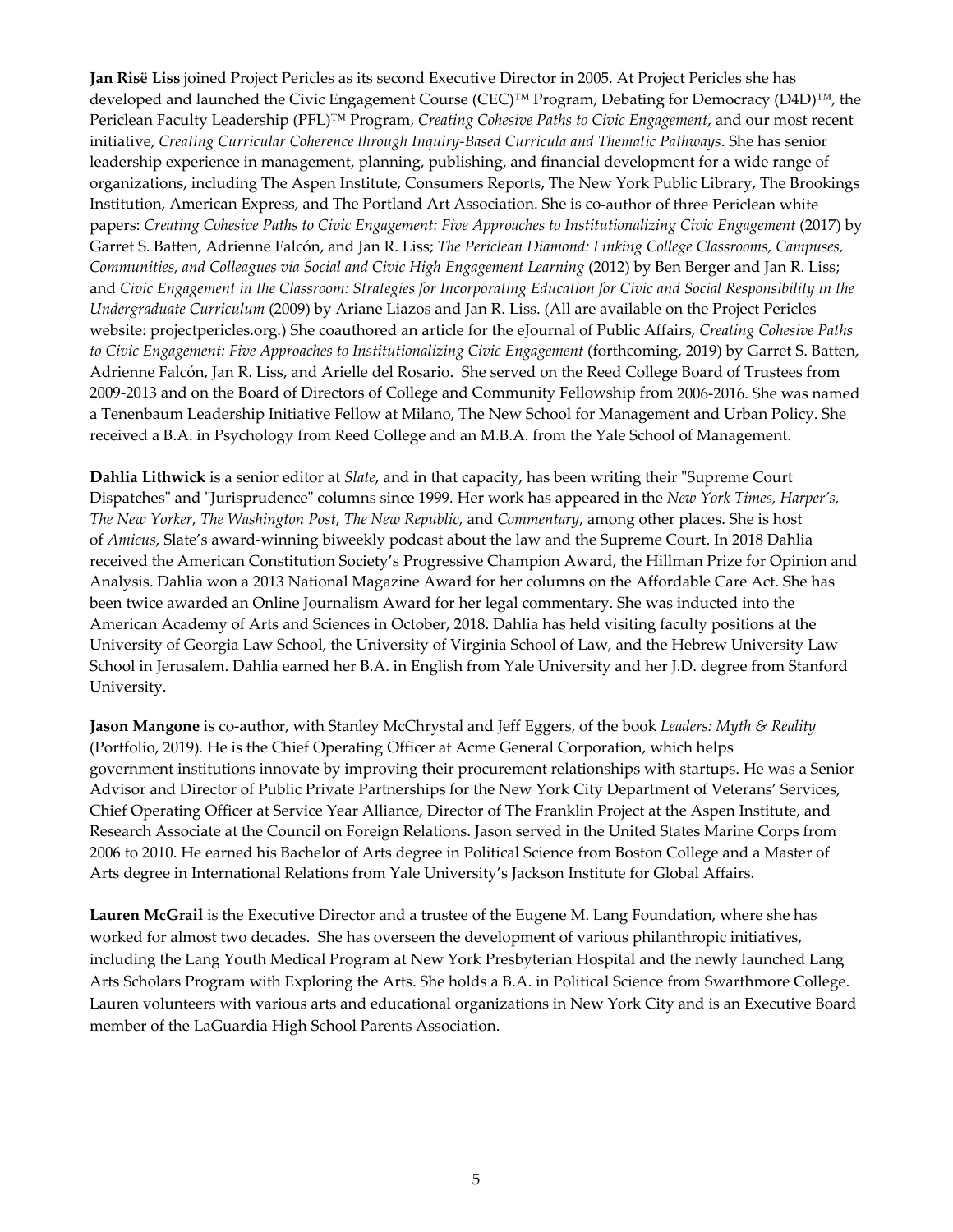**Ruth Messinger** is the inaugural Global Ambassador of American Jewish World Service (AJWS), an international human rights and development organization, which she served as President and CEO from 1998 to 2016. Under her leadership, AJWS granted more than \$270 million to promote social justice in the developing world and fought for policy changes in Washington. As Global Ambassador, Ruth works to engage rabbis and interfaith leaders to speak out on behalf of oppressed and persecuted communities worldwide. In addition, Ruth is serving as a Fellow in Social Justice at the Jewish Theological Seminary and mentoring the CEOs of several smaller not-for-profit organizations. Ruth is the Social Justice Activist at Jewish Community Center (JCC) Manhattan. She recently served on the U.S. State Department's Religion and Foreign Policy Working Group and is a member of the World Bank's Moral Imperative working group on extreme poverty. Before coming to AJWS, Ruth had a 20‐year career in public service in New York City as a city council member and Manhattan Borough President. She has ample experience in public speaking and says it all started in the debate club in her high school. She received a B.A. from Radcliffe College (magna cum laude) and a M.S.W. from the University of Oklahoma.

**Vivian D. Nixon** is Executive Director of College and Community Fellowship (CCF), a nonprofit that enables women with criminal convictions to earn their college degrees so that they, their families, and their communities can thrive. An alumna of CCF's program, Nixon advocates nationally for access to higher education for incarcerated students, for the voices of formerly incarcerated individuals and communities impacted by mass incarceration to be the center of the criminal justice reform movement, and for the development of responses to crime that respect human dignity. Vivian is a Columbia University Community Scholar and a recipient of the John Jay Medal for Justice, the Ascend Fellowship at the Aspen Institute, and the Soros Justice Fellowship. She received her B.S. from the State University of New York and is a candidate for the M.F.A. in creative nonfiction at Columbia University.

**Linus Owens** is an associate professor of sociology at Middlebury College. His research and teaching focuses on social movements, political protest, and urban spaces. His first book, *Cracking Under Pressure,* examines the rise and fall of the Amsterdam squatters' movement. He is a founding member of SQEK, the Squatting Everywhere Kollective, a group of academics and activists working together to research and support squatters in Europe, North America, and beyond. In the past decade, SQEK has organized numerous conferences across Europe and the U.S., as well as publishing several books, both academic and popular, on squatting. Following the protests against Charles Murray at Middlebury, which were an early flashpoint for current national debates on free speech and college students, his work has shifted to campus politics, becoming a strong advocate for students and their rights to protest. Linus has an undergraduate degree in sociology from Florida State University, and received his Ph.D. in sociology from University of North Carolina.

**Lourdes Rosado** joined the New York Civil Liberties Union (NYCLU) in March 2019 as the organization's inaugural Program Director. Founded in 1951 as the New York affiliate of the American Civil Liberties Union, NYCLU is one of the nationʹs foremost defenders of civil liberties and civil rights. As Program Director, Lourdes oversees and coordinates the legal, policy, and field organizing departments, NYCLU's recently‐launched Education Policy Center, and NYCLU's chapters and regional offices, and also serves as a member of NYCLU's senior leadership team. Prior to joining NYCLU, Ms. Rosado was chief of the Civil Rights Bureau in the New York State Office of the Attorney General, where she supervised enforcement actions and litigation in federal and state courts to protect New Yorkers from discrimination. From 1998 to 2015, she was an attorney with the Juvenile Law Center, including as Associate Director from 2009 to 2015. Lourdes is a graduate of Swarthmore College, holds a M.A. from Columbia University's School of International and Public Affairs, a J.D. from New York University School of Law, and a LL.M. from Georgetown University Law Center. She was a Lang Opportunity Scholar at Swarthmore College, and a Root‐Tilden‐Snow Scholar at New York University School of Law. She currently serves on the Board of Managers of Swarthmore College and the Board of Directors of Project Pericles.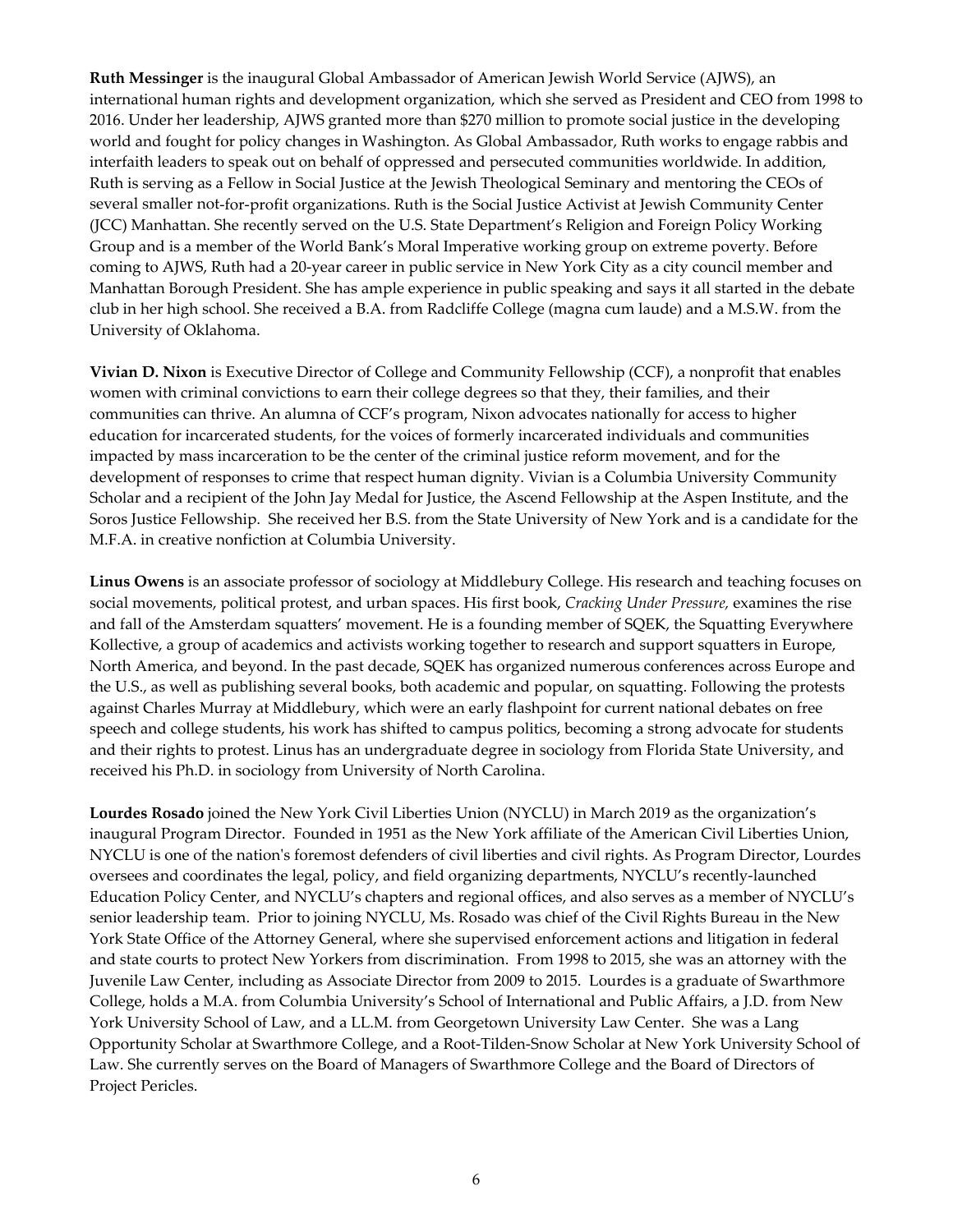**Maria Santangelo** is the director of programs at College and Community Fellowship (CCF). Maria is deeply committed to helping adult learners to reach their potential. In 2004, Maria and her husband Richard became Peace Corps Volunteers and taught English and Environmental Education to university students in Sichuan, China. After completing her Peace Corps service, Maria became a GED instructor and trainer at the Brevard Correctional Institution in Cocoa, Florida where she prepared her students for their GED examination and trained other instructors. Maria oversees programs that support women who have been impacted by the criminal justice system from college transition through degree attainment. Maria received her B.A. in Chemistry from Rutgers, the State University of New Jersey, Cook College, and her M.A. in Adult Learning and Leadership from Teachers College, Columbia University. Maria's graduate work focused on the impact of for‐ profit and noncompetitive not-for-profit institutions and student loan debt on formerly incarcerated college students.

**Kevin Schultze** came to Soapbox Consulting in 2007 after 15 years as a journalist in the Washington, D.C. area. He oversees the Congressional Relations department at Soapbox and works directly with advocates and Capitol Hill staff. Kevin has facilitated the growth of client lobby days and site visits for clients including the Human Rights Campaign, Goodwill Industries International, United Way Worldwide, and Easter Seals. As a general assignment reporter for ABC7/WJLA‐TV, he developed, produced, and reported news stories ranging from current events to human interest. He was nominated for three Emmy Awards including one for his coverage of the terrorist attack on the Pentagon on 9/11. Kevin was also nominated for his series on international adoption in Guatemala. He earned a first place "Dateline Award" for features, from the Society of Professional Journalists. With his extensive experience, Kevin often consults with Soapbox's clients on ways to get the attention of the media and on developing relationships with reporters and editors. Kevin is a graduate of James Madison University and holds a Master's Certificate from George Washington University.

**Ron Shiffman** is a city planner with close to 60 years of experience providing architectural, planning, community economic development and sustainable development assistance to community-based groups in low- and moderate-income neighborhoods. In 1964, he co-founded the Pratt Institute Center for Community and Environmental Development, which is the oldest continuously operated university-based community design and development center in the United States. He sits on the boards of a number of local, national and international organizations committed to equitable and sustainable planning and development efforts such as The Center for the Living City, the Center for Social Inclusion [now Race Forward], and Shared Interest. He was lead editor of "Beyond Zuccotti Park‐ Freedom of Assembly and the Occupation of Public Space," and recently received two prestigious awards: Rockefeller Foundation's Jane Jacobs Lifetime Achievement Award and the American Planning Association's National Planning Pioneer Award. Ron has a B.S. degree in Architecture and a Master's in City and Regional Planning from Pratt Institute.

**Nadine Strossen,** a chaired professor at New York Law School, is a widely recognized expert and frequent public speaker/media commentator on constitutional law and civil liberties issues. The immediate past President of the American Civil Liberties Union (1991‐2008), she serves on the National Advisory Councils of the ACLU, Electronic Privacy Information Center, Foundation for Individual Rights in Education (FIRE), and Heterodox Academy. The *National Law Journal* has named Strossen one of America's "100 Most Influential Lawyers," and several other national publications have named her one of the country's most influential women. Strossen's book, *Defending Pornography: Free Speech, Sex, and the Fight for Women's Rights* was named a *New York Times* "notable book" of 1995. Her 2018 book, *HATE: Why We Should Resist It with Free Speech, Not Censorship* (Oxford University Press), has earned praise from ideologically diverse readers, including progressive Harvard Professor Cornel West and conservative Princeton Professor Robert George. Nadine has an A.B. from Harvard College and J.D. from Harvard Law School.